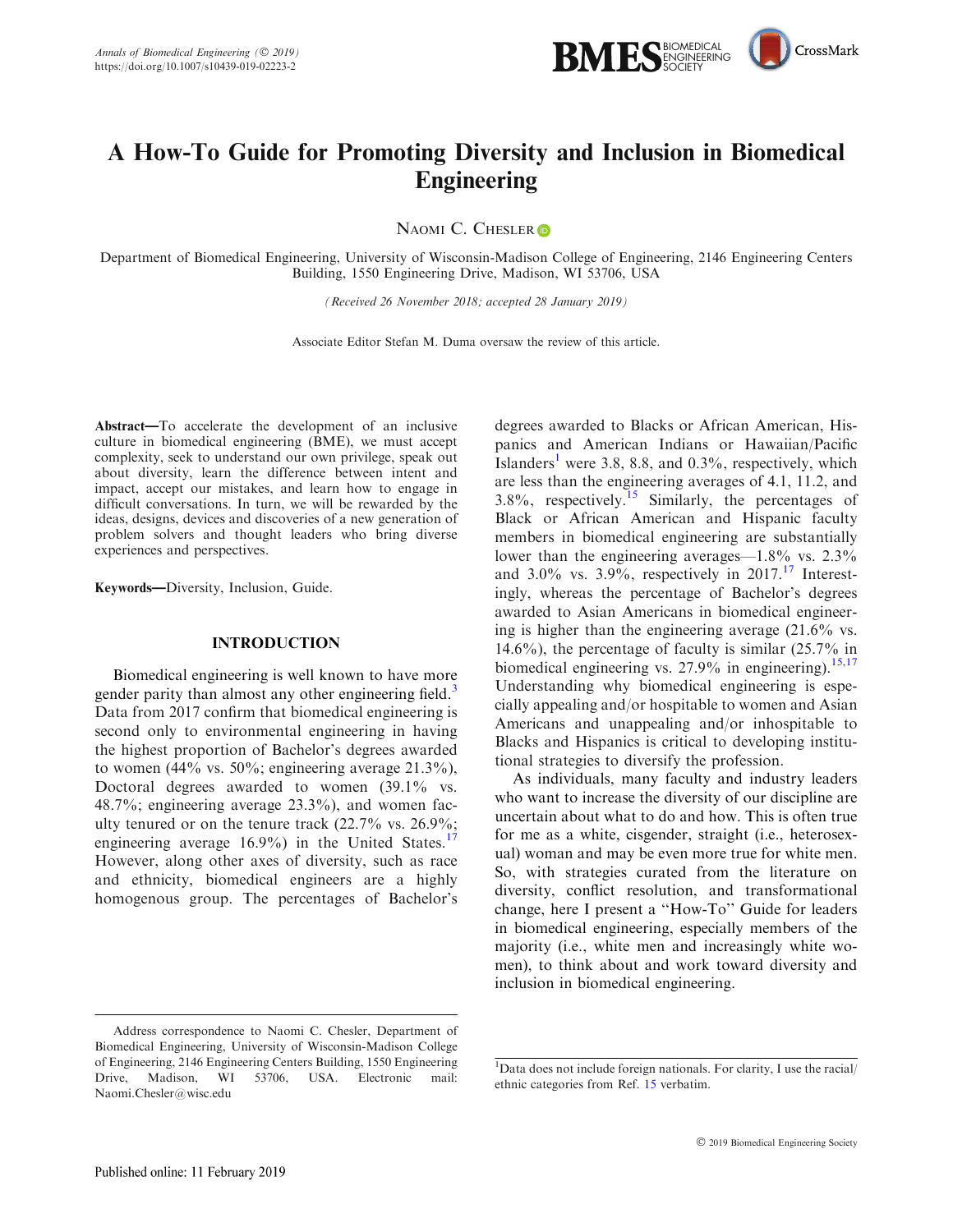# ACCEPT COMPLEXITY IN UNDERSTANDING DIVERSITY AND WORKING ACROSS DIFFERENCE

Just as ''white'' is a catch-all category that includes people of various background, experience, age, class, physical and mental ability and other dimensions, nonwhite individuals can have less in common with each other than with white individuals. What non-white individuals have most in common may be how they are treated by white society. That is, the wealthy person of color is just as likely to be followed in a clothing store, asked to leave a public pool, or challenged when entering his apartment building as the working-class person of color. People of color are judged by skin color first and other characteristics second. In contrast, the skin color of white people goes unnoticed and unremarked because it is assumed to be the norm. Accepting the complexity of diversity means understanding that neither you nor anyone else is only or even mostly defined by their skin color or any other characteristic. Each of us are members of groups as well as individuals; we are who we are because of our family background, talents, experiences in the world, age, class, and many other factors.

# SEEK TO UNDERSTAND YOUR OWN PRIVILEGE IN SOCIETY AND ACADEMIA

Our family background can provide educational and financial advantages early in life, or not. Over time, unearned advantages accumulate into privilege. Privilege is defined as: ''a right or benefit that is given to some people and not to others; a special opportunity to do something that makes you proud; the advantage that wealthy and powerful people have over others in a society".<sup>12</sup> Privilege has many dimensions. A useful way to think about privilege is in terms of what you don't think about or are not expected to do (Table 1).

Acknowledging one's privilege and affording others benefit of the doubt can mitigate others' lack of privilege. For example, if the teaching evaluations of the white male faculty members are consistently the highest in the department, ask yourself if race and gender maybe playing a role (the literature says they do).<sup>5,8,11</sup> Or, if you find yourself wondering if a person of color hired into your group was given special consideration, ask yourself why you think so? Then, give them the benefit of the doubt that they earned that position by merit just as you did.

# SPEAK OUT ABOUT DIVERSITY ISSUES; USE YOUR PRIVILEGE TO ADVOCATE FOR CHANGE

As eloquently stated by Nobel Laureate Elie Wiesel, ''there may be times when we are powerless to prevent injustice, but there must never be a time when we fail to protest it.'' Or, as Martin Luther King Jr. said ''Our lives begin to end the day we become silent about things that matter.''

Historically, white women and people of color have been the most active campaigners for equality and equity and moreover have been responsible for educating white men on diversity issues. Unlike in our own research, in which we relish the unknown and seek answers through independent investigation, when considering diversity and inclusion we look to mem-

TABLE 1. Examples of worries, concerns and expectations that are absent for those with particular types of privilege Adapted from Ref. 13.

| White privilege                                                                                                                                                             | Male privilege                                                                                                                        |
|-----------------------------------------------------------------------------------------------------------------------------------------------------------------------------|---------------------------------------------------------------------------------------------------------------------------------------|
| I don't have to think about or worry about whether I got a job or a promotion<br>solely because of my race. Nor do I have to worry that my peers think this<br>was the case | am not judged by students or peers on my attractiveness or<br>appearance<br>I seldom worry about my own safety when I travel interna- |
| I do not worry that I am putting my race on trial when I express my opinion                                                                                                 | tionally                                                                                                                              |
| in public<br>My student evaluations of teaching are not affected by my race                                                                                                 | am not expected to serve on more committees or advise<br>more than my fair share of students                                          |
| I am not expected to do outreach to kids of color in my community                                                                                                           | My student evaluations are not affected by my gender<br>I am not expected to do outreach to girls in my community                     |
| Heterosexual privilege                                                                                                                                                      | Domestic privilege                                                                                                                    |
| I can have pictures of my loved ones on my desk and not have to worry<br>about what people will think                                                                       | I don't have to adjust to a different culture and language in the<br>workplace                                                        |
| I can talk about what I did last weekend without having to edit what I say<br>I will not be denied access to my partner's hospital bedside if there is a life-              | am not separated from family by a vast distance and several<br>time zones                                                             |
| threatening illness or accident                                                                                                                                             | When I write papers and give presentations, they are in my<br>native language                                                         |
|                                                                                                                                                                             | I don't have to worry about getting a visa (or renewing a visa)<br>to continue my research or move to a new institution               |

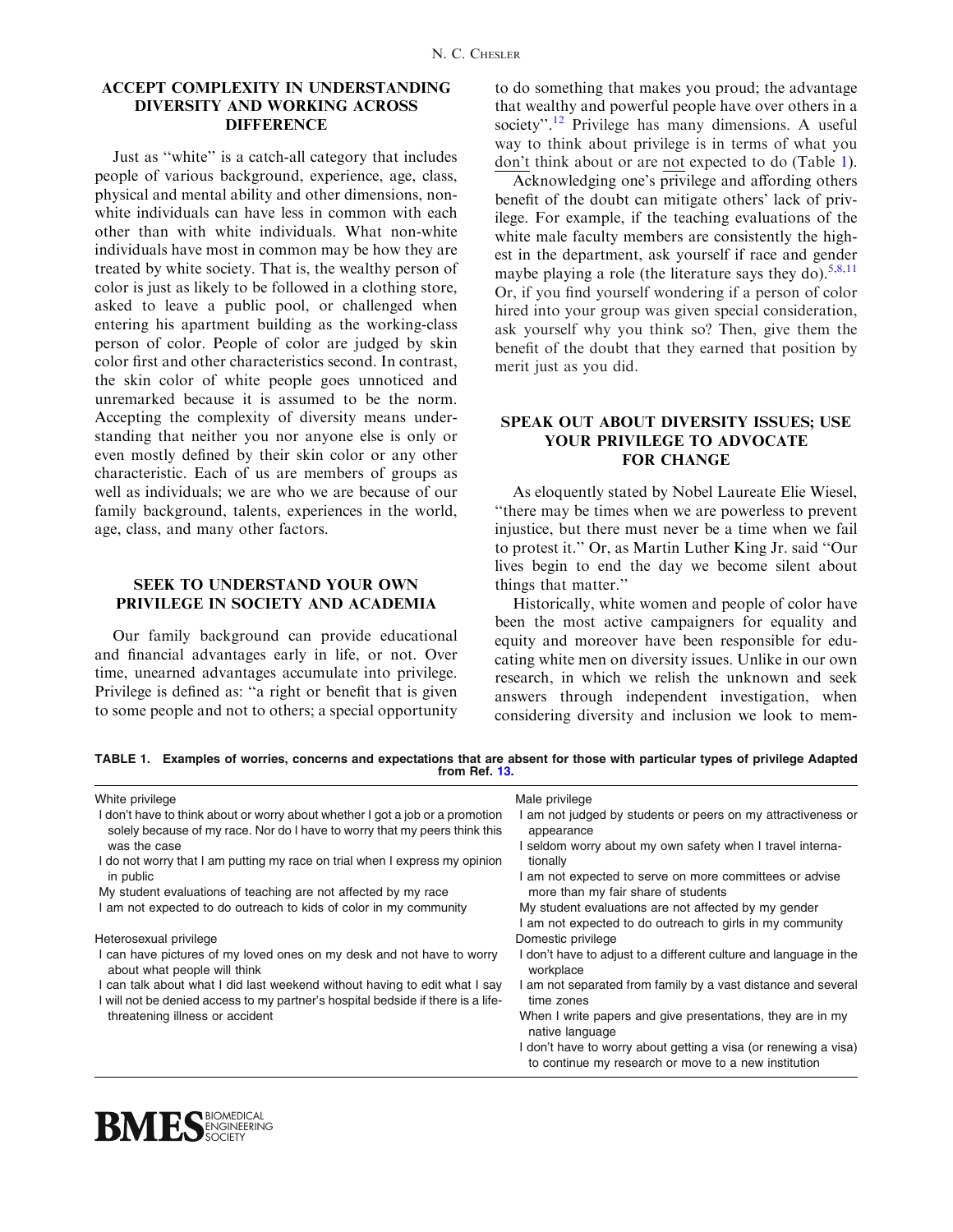bers of unrepresented groups, including white women and men and women of color, to teach us. This ''instructional'' dynamic burdens white women and men and women of color, who already pay an ''identity tax'' in teaching evaluations, grant funding and development of effective collaborations.<sup>2,6,7,10,16</sup> While members of underrepresented and underprivileged groups are the ones who experience discrimination, it is everyone's responsibility to recognize inequities, speak up, and develop solutions. Those in power—department chairs, deans, and industry leaders—have an even greater responsibility to use their privilege to advocate for equity and equality, diversity and inclusion.

That said, we must be careful not to speak over members of historically underrepresented and disadvantaged groups—to presume to know their experiences or to take credit for their work. By asking white women and men and women of color about their experiences and then having a dialogue, instead of asking them what you should do, you can begin to create an effective partnership. When you do successfully achieve change, however minor, be sure to acknowledge their contributions!

## ACCEPT THAT YOU WILL MAKE MISTAKES; WHEN YOU ''KNOW BETTER, DO BETTER''

The discomfort many white men feel when discussing racism, sexism, and other ''isms'' can arise from the fear of making a mistake. That fear leads to silence and prevents action, which leaves the work to others already burdened by the ''isms'' themselves. According to Psychology Professor Carol Dweck, we should view each of our mistakes and failures as opportunities to learn. $<sup>4</sup>$  That is, more important than</sup> the mistakes we make is how we respond to them. We can follow the lead of the writer, poet and civil rights activist Maya Angelou: ''I did then what I knew how to do. Now that I know better, I do better.'' Of course, learning how to do better is the hard part. For that, we need to listen to others' perspectives, acknowledge their lived experiences, and change our behaviors.

## LEARN THE DIFFERENCE BETWEEN INTENT AND IMPACT

How many of us instinctively say ''I didn't mean to!'' when our actions cause harm? The difference between intent and impact can be considerable, and when we do something hurtful or offensive to another person our impact is more important than our intent. In fact, it is an expression of power and privilege to redirect the conversation to our intentions, which were

presumably harmless, rather than focus on the feelings of the person who we have hurt or offended (or both). Focusing on our intentions or saying ''I'm sorry if I offended you,'' which subtly redirects blame back to the offendee (note the ''if''), are examples of microaggressions, which are best defined, I think, as insults that the giver doesn't recognize as insults. Taking examples from my own lived experience, ''you don't look like an engineer!'' and ''we're hoping to hire a senior woman for this position and you've been around for so long…'' are microaggressions; they may not have been intended as insults but felt that way to me.

#### LARA: LISTEN, AFFIRM, RESPOND, ADD

Once we recognize that we've caused harm, a thoughtful response is in order. Saying ''I'm sorry,'' or worse "I'm sorry if you were offended," is not enough. If it were, we wouldn't have the New York Times, Time Magazine and others publishing articles on how to apologize in  $2018^{9,14}$  Moreover, if we apologize without understanding what we've done, we may do it again unwittingly or resent it later. What to do? One approach to engaging in conversations around difficult topics is LARA: Listen, affirm, respond,  $add<sup>1</sup>$ :

Step 1: Listen

Ask your colleague about the impact and then listen. Asking takes courage; listening takes time, learning takes even longer! Learning often means understanding the consequences of your privilege and empathizing with others who have had different lived experiences than you. This is a critical step in building good working partnerships across difference.

## Step 2: Affirm

Confirm that you heard what was shared. You don't have to agree; you probably see the situation differently, but that is inherent in working across difference. Before you can move forward, you at least need to affirm that you heard another's perspective.

## Step 3: Respond

Don't pivot! Debaters may gain points for changing directions mid-argument, but they're trying to win rather than trying to meaningfully engage in conversation. Respond directly and ask clarifying questions if need be. Seek to understand another's perspective through dialogue.

#### Step 4: Add (or Act)

Once you understand another's perspectives and concerns, add to the conversation. Perhaps add what you've learned, how you plan to act in the future,